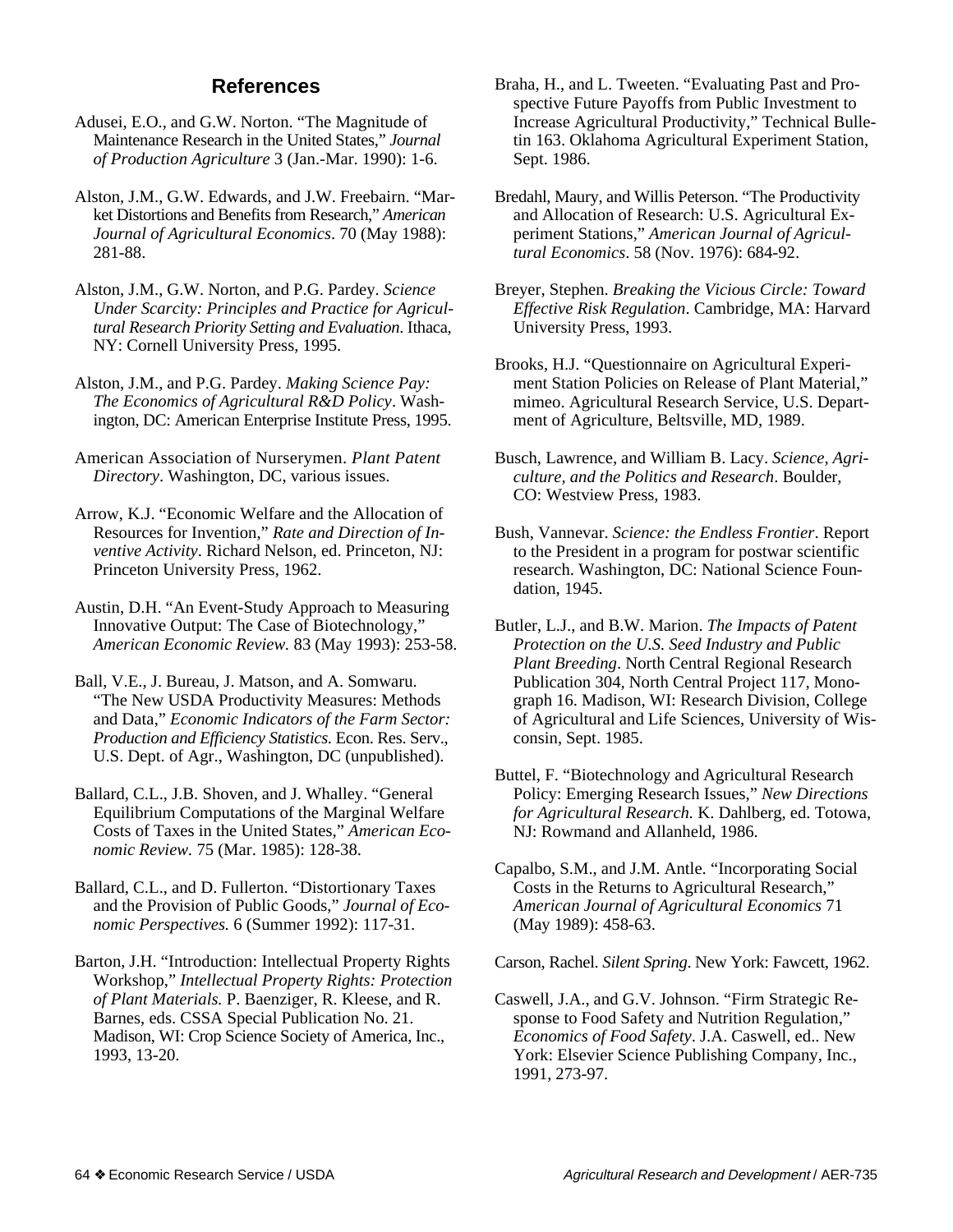Caswell, M.F., K.O. Fuglie, and C.A. Klotz. *Agricultural Biotechnology: An Economic Perspective*. AER-687. Econ. Res. Serv. U.S. Dept. of Agr. May 1994.

Chambers, R.G., and R. Lopez. "Public Investment and Real Price Supports," *Journal of Public Economics*. 52 (Aug. 1993): 73-82.

Chandler, A.D., Jr., *Scale and Scope: the Dynamics of Industrial Capitalism*. Cambridge, MA: Belknap Press of Harvard University Press, 1990.

Cline, P.L. "Sources of Productivity Change in United States Agriculture," Ph.D. dissertation. Oklahoma State University, 1975.

Cochrane, W.W. *The Development of American Agriculture: A Historical Analysis*. Minneapolis: University of Minnesota Press, 1979.

Cohen, L., and R. Noll, eds. *The Technology Pork Barrel*. Washington, DC: Brookings Institute, 1991.

Congressional Research Service. *Transfer of Technology from Publicly Funded Research Institutions to the Private Sector*. Washington, DC: U.S. Congress, July 1991.

Crosby, E.A., B.R. Eddleman, R.R. Kalton, V.W. Ruttan, and H.L. Wilcke. *A Survey of U.S. Agricultural Research in Private Industry III*. Bethesda, MD: Agricultural Research Institute, 1985.

Dalrymple, D.G. *Spread of Semi-Dwarf Varieties of Wheat and Rice in the United States: An International Perspective*. AER-425. Econ. Res. Serv., U.S. Dept. of Agr., June 1980.

Day, K.A., and G.B. Frisvold. "Medical Research and Genetic Resource Management: The Case of Taxol," *Contemporary Policy Issues*. 11 (July 1993): 1-11.

Dobbs, T., J.D. Smolnik, and C. Mends. "On-Farm Research Comparing Conventional and Low-Input Sustainable Agricultural Systems in the Northern Great Plains," *Sustainable Agriculture Research and Education in the Field: A Proceedings.* B.J. Rice, ed. Washington, DC: National Research Council Board on Agriculture, National Academy Press, 1991.

Doyle, Jack. *Seeds of Fortune: Seeds, Genes and the Family Farm in an Age of Food Scarcity*. Washington, DC: Environmental Policy Institute, 1982.

Dunham, Denis. *Food Cost Review, 1992*. AER-672. Econ. Res. Serv., U.S. Dept. of Agr., Sept. 1993.

Echeverria, R.G. "Assessing the Impact of Agricultural Research, " *Methods for Diagnosing Research System Constraints and Assessing the Impact of Agricultural Research*. R.G. Echeverria, ed.. The Hague: International Service for National Agricultural Research (ISNAR), 1990.

*Economic Report of the President*. Washington, DC: U.S. Government Printing Office, 1995.

Evenson, R.E. "The Contribution of Agricultural Research and Extension to Agricultural Production," Ph.D. dissertation. University of Chicago, 1968.

"Research, Invention, Extension and Productivity Change in U.S. Agriculture: An Historical Decomposition Analysis," *Research and Extension in Agriculture.* A. Araji, ed. Moscow: Department of Agricultural Economics, University of Idaho, 1979, 146-228.

\_\_\_\_\_\_\_. "Spillover Benefits of Agricultural Research: Evidence from U.S. Experience," *American Journal of Agricultural Economics*. 71 (May 1989): 447-52.

Fehr, W.R., ed. *Genetic Contributions to Yield Gains of Five Major Crop Plants*. CSSA Special Publication Number 7. Madison, WI: Crop Science Society of America, 1984.

Fox, Glenn. "Is the United States Really Underinvesting in Agricultural Research?" *American Journal of Agricultural Economics*. 67 (Nov. 1985): 806-12.

\_\_\_\_\_\_\_. "Models of Resource Allocation in Public Agricultural Research: A Survey," *Journal of Agricultural Economics.* 38 (Sept. 1987): 449-62.

Frazão, Elizabeth. *The American Diet: Health and Economic Consequences*. AIB-711. Econ. Res. Serv., U.S. Dept. of Agr., Feb. 1995.

Frisvold, G.B., and Kelly Day. "USDA Funding of State Experiment Stations: Patterns, Determinants, Implications." Paper presented at the Western Economic Association Annual Meetings, San Diego, CA, July 1993.

Giamatti, A.B. "The University, Industry, and Cooperative Research," *Science*. Vol. 218, No. 24 (Dec. 1982): 1278-80.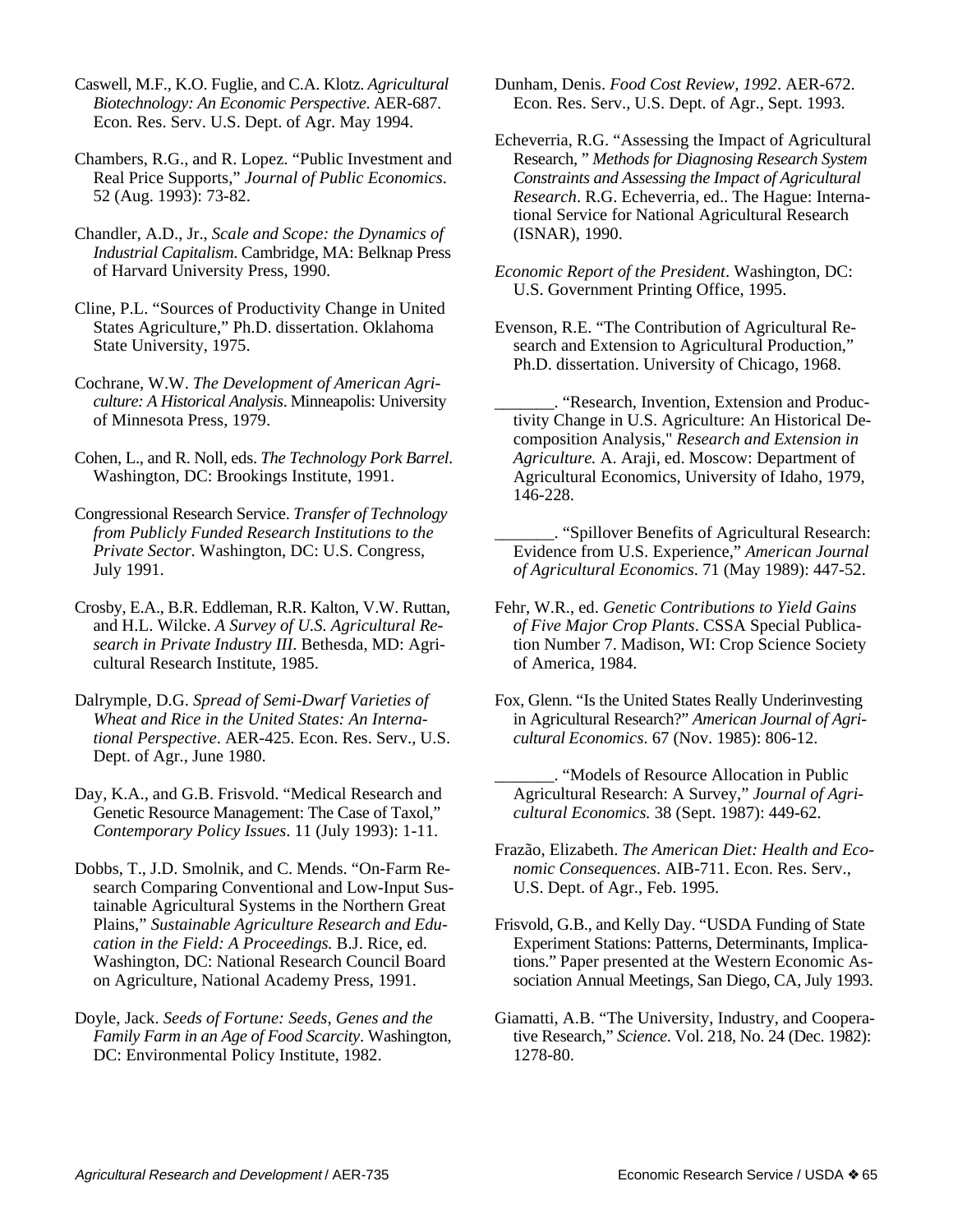Glaser, L., and D. Beach. "Industrial Uses of Agricultural Materials Situation and Outlook," IUS-2. Econ. Res. Serv., U.S. Dept. of Agr., Washington, DC, Dec. 1993.

Griliches, Zvi. "Hybrid Corn: An Explanation in the Economics of Technological Change," *Econometrica*. 24 (Oct. 1957): 501-22.

\_\_\_\_\_\_\_. "Estimates of the Aggregate Agricultural Production Function from Cross-Sectional Data," *Journal of Farm Economics.* 45 (May 1963): 419-28.

\_\_\_\_\_\_\_. "Research Expenditures, Education, and the Aggregate Agricultural Production Function," *American Economic Review*. 54 (Dec. 1964): 961-74.

Guttman, J.M. "Interest Groups and the Demand for Agricultural Research," *Journal of Political Economy*. 86 (Aug. 1978): 467-84.

Hatch, Upton. "The Impact of Regulatory Delay on R&D Productivity and Costs in the Pesticide Industry." Ph.D. dissertation. University of Minnesota, St. Paul, 1982.

Hayami, Yujiro, and V.W. Ruttan. *Agricultural Development: An International Perspective*. Baltimore, MD: Johns Hopkins University Press, 1985.

Heichel, G.H. "Anticipating Advances in Crop Technology," *Policy for Agricultural Research.* (V.W. Ruttan and C.E. Pray, eds.). Boulder, CO: Westview Press, 1987, pp. 235-44.

Hightower, Jim. *Hard Tomatoes, Hard Times*. Cambridge, MA: Schenkman, 1973.

Huffman, W.E. "The Productive Value of Human Time in U.S. Agriculture," *American Journal of Agricultural Economics.* 58 (1976): 961-74.

\_\_\_\_\_\_\_, and R.E. Evenson. "Supply and Demand Functions for Multiproduct U.S. Cash Grain Farms: Biases Caused by Research and Other Policies," *American Journal of Agricultural Economics.* 71 (Aug. 1989): 761-73.

\_\_\_\_\_\_\_, and R.E. Evenson. *Science for Agriculture*. Ames, IA: Iowa State University Press, 1993.

\_\_\_\_\_\_\_., and R.E. Just. "Funding, Structure, and Measurement of Public Agricultural Research in the United States," *American Journal of Agricultural Economics*. 76 (Nov. 1994): 744-59.

\_\_\_\_\_\_\_, and J.A. Miranowski. "An Economic Analysis of Expenditures on Agricultural Experiment Station Research," *American Journal of Agricultural Economics*. 63 (Feb. 1981): 104-18.

Ippolito, P.M., and A.D. Mathios. *Health Claims in Advertising and Labeling: A Study of the Cereal Market.* Bureau of Economics Staff Report, Federal Trade Commission, Aug. 1989.

Kalton, R.R., P.A. Richardson, and N.M. Frey. "Inputs in Private Sector Plant Breeding and Biotechnology Research Programs in the USA," *Diversity.* Vol. 5, No. 4 (1989): 22-5.

Karp, J.P. "Experimental Use as Patent Infringement: The Impropriety of a Broad Exemption," *Yale Law Journal*. 100 (May 1991): 2169.

Khanna, J., W.E. Huffman, and T. Sandler. "Agricultural Research Expenditures in the United States: A Public Goods Perspective," *Review of Economics and Statistics*. 76 (May 1994): 267-77.

Kislev, Yoav, and Willis Peterson. "Prices, Technology, and Farm Size," *Journal of Political Economy*. 90 (Aug. 1982): 578-95.

Kitch, E.W. "The Nature and Function of the Patent System," *Journal of Law and Economics.* 20 (Oct. 1977): 265-90.

Klotz, C.A., K.O. Fuglie, and C.E. Pray. *Private-Sector Agricultural Research Expenditures in the United States, 1960-92*, AGES9525. Econ. Res. Serv., U.S. Dept. of Agr., Oct. 1995.

Knudson, M.K. "The Role of the Public Sector in Applied Breeding R&D: The Case of Wheat in the USA," *Food Policy*. (June 1990): 209-17.

\_\_\_\_\_\_\_, and V.W. Ruttan. "Research and Development of a Biological Innovation: Commercial Hybrid Wheat," *Food Research Institute Studies.* Vol. 21, No. 1 (1988): 45-68.

Kloppenburg, J.R. *First the Seed: The Political Economy of Plant Biotechnology*. New York: Cambridge University Press, 1988.

\_\_\_\_\_\_\_, and D.L. Kleinman. "The Plant Germplasm Controversy: Analyzing Emperically the Distribution of the World's Plant Genetic Resources,*" BioScience.* Vol. 37, No. 3 (1987): 190-98.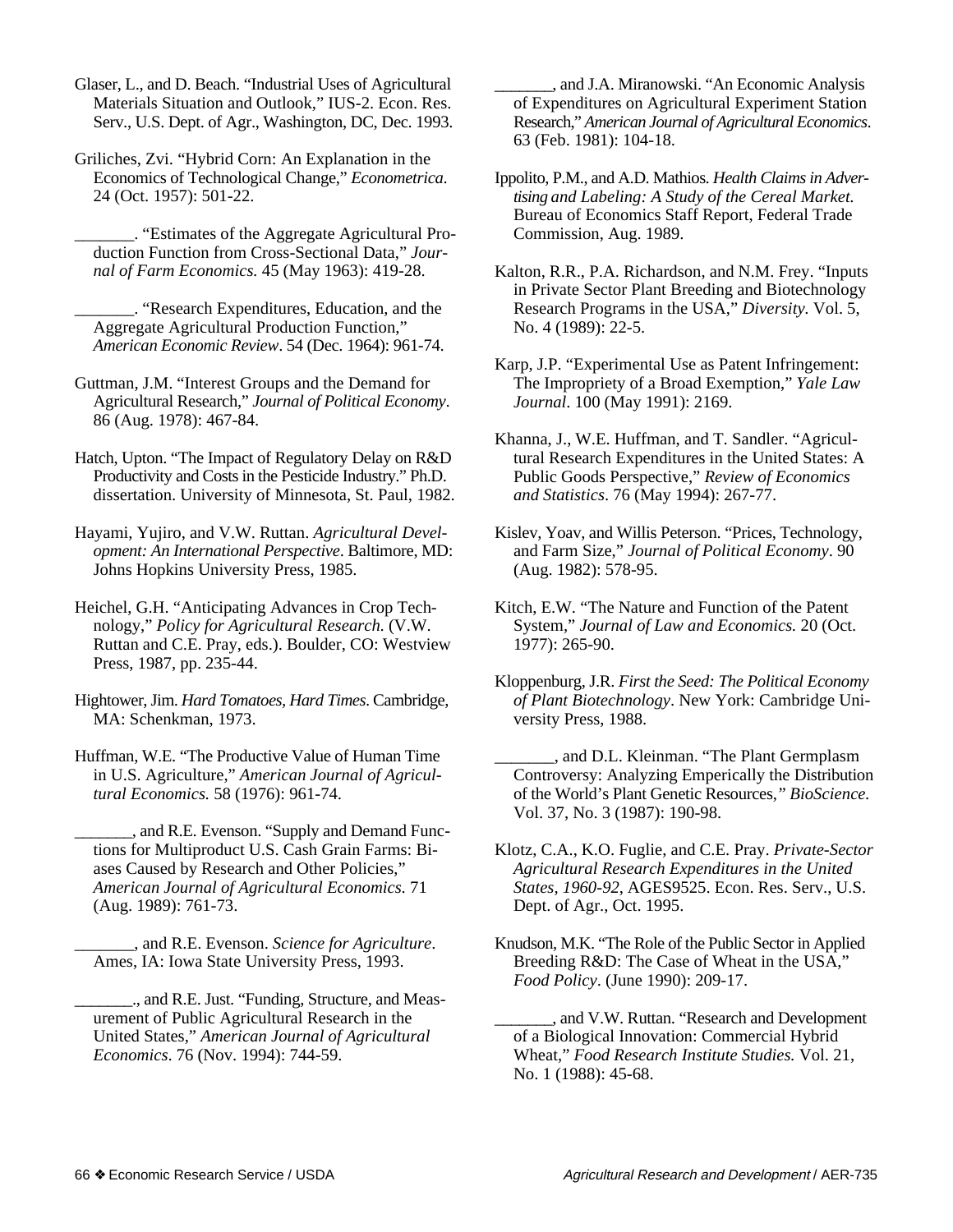- Ko, Yusing. "An Economic Analysis of Biotechnology Patent Protection," *Yale Law Journal. 102* (Dec. 1992): 777-804.
- Kramer, C.S. "Food Safety: The Consumer Side of the Environmental Issue," *Southern Journal of Agricultural Economics*. 22 (July 1990): 33-40.
- Krimskey, Sheldon, and Roger Wrubel. "Agricultural Biotechnology: An Environmental Outlook," Department of Urban and Environmental Policy, Tufts University, Medford, MA, 1992.
- Lerner, Joshua. "The Importance of Patent Scope: An Empirical Analysis," *RAND Journal of Economics. 25* (Summer 1994): 319-33.
- Lesser, William. "Valuation of Plant Variety Protection Certificates," *Review of Agricultural Economics.* 16 (May 1994): 231-38.
- Lu, Y., Leroy Quance, and Chun-lan Liu. "Projecting Agricultural Productivity and its Economic Impact," *American Journal of Agricultural Economics.* 60 (Dec. 1978): 976-80.
- Lu, Y., P.L. Cline, and L. Quance. *Prospects for Productivity Growth in U.S. Agriculture*. AER 435. Econ. Stat. Coop. Serv., U.S. Dept. of Agr., 1979.
- Lyu, S., F. White, and Y. Lu. "Estimating Effects of Agricultural Research and Extension Expenditures on Productivity: A Translog Production Function Approach," *Southern Journal of Agricultural Economics*. 16 (1984): 1-8.
- Mansfield, Edwin. "Patents and Innovations: An Empirical Study," *Management Science*. 32 (1986): 173-81.
	- \_\_\_\_\_\_\_. "Price Indexes for R and D Inputs, 1969-1983," *Management Science.* 33 (Jan. 1987): 124-29.
	- \_\_\_\_\_\_\_, J. Rappaport, A. Romeo, S. Wagner, and G. Beardsley. "Social and Private Rates of Return from Industrial Innovation," *Quarterly Journal of Economics*. 91 (May 1977): 221-404.
- McClelland, J., F. Kuchler, and J. Reilly, *Effects of Animal Growth Hormones on U.S. Hog and Dairy Farms,* AIB-626, Econ. Res. Serv. U.S. Dept. of Agri., Sept. 1991.
- Merges, R.P., and R.R. Nelson. "On the Complex Economics of Patent Scope," *Columbia Law Review*. 90 (May 1990): 839-916.
- Mowery, D.C., and Nathan Rosenberg. *Technology and the Pursuit of Economic Growth*. Cambridge: Cambridge University Press, 1989.
- Murphy, J.A., W.H. Furtan, and A. Schmitz. "The Gains from Agricultural Research Under Distorted Trade," *Journal of Public Economics.* 51 (June 1993): 161-72.
- National Research Council. *Report of the Committee on Research Advisory to the U.S. Department of Agriculture.* Springfield, VA: National Technical Information Service, 1972. (*The Pound Report*).
	- \_\_\_\_\_\_\_. *Diet and Health: Implications for Reducing Chronic Disease Risk*. Washington, DC: National Academy Press, 1989a.
	- \_\_\_\_\_\_\_. *Investing in Research: A Proposal to Strengthen the Agricultural, Food, and Environmental System*. Washington, DC: National Academy Press, 1989b.
	- \_\_\_\_\_\_\_. *Investing in the National* Research Initiative. Washington, DC: National Academy Press, 1994.
- National Science Foundation. *Science and Engineering Indicators.* Washington, D.C: U.S. Government Printing Office, 1993.
- Nelson, R.R. "The Simple Economics of Basic Scientific Research," *Journal of Political Economy.* 67 (1959): 297-306.
	- \_\_\_\_\_\_\_. "Uncertainty, Learning, and the Economics of Parallel Research and Development Efforts," *Review of Economics and Statistics.* 43 (1961): 351-64.
- Norton, G.W. "The Productivity and Allocation of Research: U.S. Agricultural Experiment Stations, Revisited," *North Central Journal of Agricultural Economics*. 3 (Jan. 1981): 1-12.
	- \_\_\_\_\_\_\_, and J.S. Davis. "Evaluating Returns to Agricultural Research: A Review," *American Journal of Agricultural Economics.* 63 (Nov. 1981): 683-99.
- Oehmke, J.F. "The Calculation of Returns to Research in Distorted Markets," *Agricultural Economics.* 2 (Dec. 1988): 291-302.
- Office of Technology Assessment. *An Assessment of the United States Food and Agricultural Research System.* U.S. Congress, Washington, DC, Dec. 1981.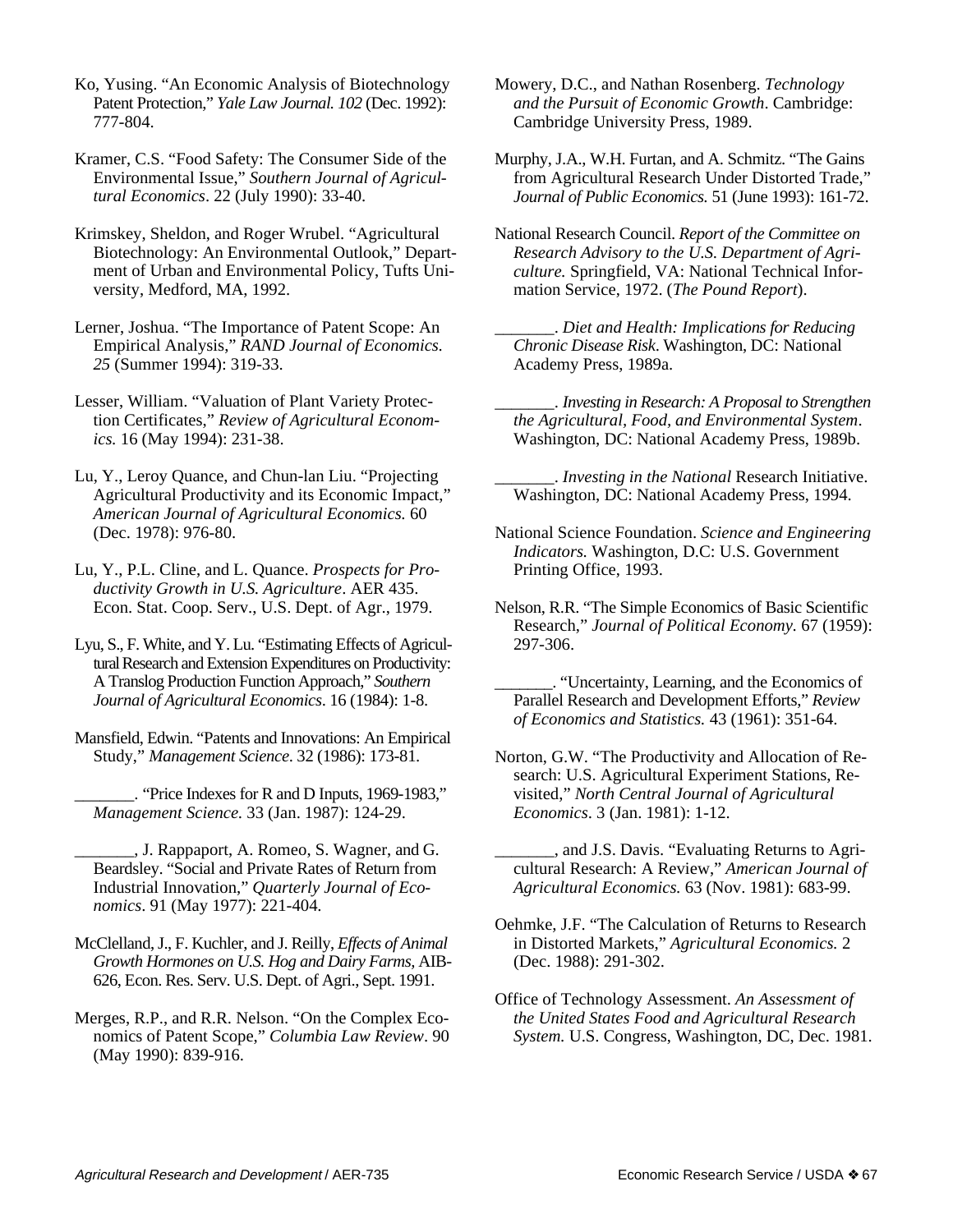- Office of Technology Assessment. *A New Technological Era for American Agriculture*, OTA-F-474. Washington, DC: U.S. Government Printing Office, Aug. 1992.
- Offutt, Susan, and Shoemaker, Robbin. "Agricultural Land, Technology, and Farm Policy," *Journal of Agricultural Economics*. 41 (Jan. 1990): 1-8.
- Ollinger, Michael, and Jorge Fernandez-Cornejo. *Regulation, Innovation, and Market Structure in the U.S. Pesticide Industry*. AER-719. Econ. Res. Serv., U.S. Dept. of Agr., June 1995.
- Ollinger, Michael, and Leslie Pope. *Plant Biotechnology: Out of the Laboratory and Into the Field*. AER-697. Econ. Res. Serv., U.S. Dept. of Agr., Apr. 1995.
- Olmstead, A.L., and Paul Rhode. "Induced Innovation in American Agriculture: A Reconsideration," *Journal of Political Economy.* 101 (Feb. 1993): 100-18.
- Pardey, P.G., and B.J. Craig. "Causal Relationships between Public Sector Agricultural Research Expenditures and Output," *American Journal of Agricultural Economics.* 71 (Feb. 1989): 9-19.
- Pardey, P.G., B.J. Craig, and M.L. Hallaway. "U.S. Agricultural Research Deflators: 1890-1985," *Research Policy*. 18 (Oct. 1989): 289-96.
- Pasour, E.C., and M.A. Johnson. "Bureaucratic Productivity: The Case of Agricultural Research Revisited," *Public Choice*. 39 (1982): 301-17.
- Perrin, R.K., K.A. Hunnings, L.A. Ihnen. *Some Effects of the U.S. Plant Variety Protection Act of 1970*. Economics Research Report No. 46, Department of Economics and Business, North Carolina State University, Raleigh, Aug. 1983.
- Peterson, Willis. "The Allocation of Research, Teaching, and Extension Personnel in U.S. Colleges of Agriculture," *American Journal of Agricultural Economics*. 51 (Feb. 1969): 41-55.
- Plowman, R.D. "Intellectual Property Protection of Plants—The Agricultural Research Service Perspective," *Intellectual Property Rights: Protection of Plant Materials*. P. Baenziger, R. Kleese, and R. Barnes, eds. CSSA Special Publication No. 21. Madison, WI: Crop Science Society of America, Inc., 1993, 33-40.
- Pray, C.E., Catherine Neumeyer, and Shyam Upadhyaya, "Private Sector Food and Agricultural Research in the United States: Trends and Determinants of R&D Expen-

ditures," mimeo. Department of Agricultural Economics, Rutgers University, New Brunswick, NJ, 1988.

- Pray, C.E., M.K. Knudson, and Leonard Masse. "Impact of Changing Intellectual Property Rights on U.S. Plant Breeding R&D," mimeo. Department of Agricultural Economics, Rutgers University, New Brunswick, NJ, 1993.
- Reilly, J., and T. Phipps. "Technology, Natural Resources, and Commodity Trade," Agricultural Trade and Natural Resources: Discovering Critical Linkages. John D. Sutton, ed. Boulder, CO: Lynne Reinner Publishers, 1988, 224-35.
- Reilly, J. *Consumer Effects of Biotechnology*, AIB-581, Econ. Res. Serv., U.S. Dept. of Agr., Dec. 1989.
- Rissler, Jane, and Margaret Mellon. *Perils Amidst the Promise: Ecological Risks of Transgenic Crops in a Global Market.* Cambridge, MA: Union of Concerned Scientists, 1993.
- Rockefeller Foundation and Office of Science and Technology Policy. *Science for Agriculture: Report of a Workshop on Critical Issues in American Agricultural Research*. New York: The Rockefeller Foundation, 1982. (*The Winrock Report*).
- Rose-Ackerman, Susan, and R.E. Evenson. "The Political Economy of Agricultural Research and Extension: Grants, Votes and Reapportionment," *American Journal of Agricultural Economics*. 67 (Feb. 1983): 1-14.
- Ruttan, V.W. "Technology and the Environment," *American Journal of Agricultural Economics*. 53 (Dec. 1971): 707-17.
- \_\_\_\_\_\_\_. "Bureaucratic Productivity: The Case of Agricultural Research," *Public Choice.* 35 (1980): 529-47.
- \_\_\_\_\_\_\_. *Agricultural Research Policy*. Minneapolis, MN: University of Minnesota Press, 1982.
- \_\_\_\_\_\_\_. "Agricultural Research Policy Issues," *Hort-Science.* 18 (Dec. 1983): 809-18.
- \_\_\_\_\_\_\_. "Toward a Global Agricultural Research System: A Personal View," *Research Policy*. 15 (1986): 307-27.
- \_\_\_\_\_\_\_. "Sustainable Growth in Agricultural Productivity: Poetry, Policy, and Science," Occasional Paper No. 12, Bureau of Economic Studies, Macalester College, St. Paul, Minnesota, June 1992.